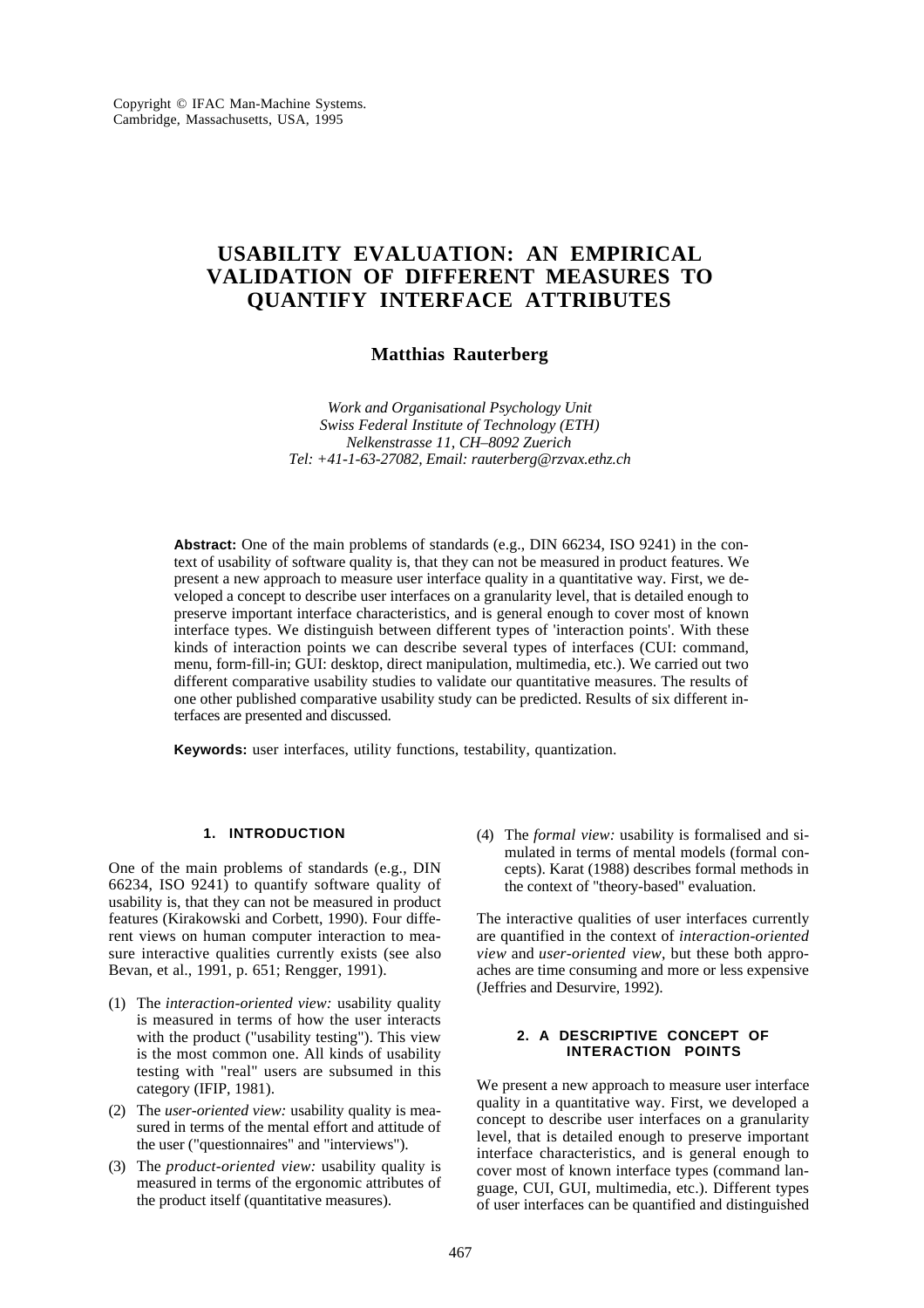by the general concept of "interaction points". Regarding to the interactive semantic of "interaction points" (IPs), different types of IPs must be discriminated (see also Denert, 1977).

An interactive system can be distinguished in a dialog and an application manager. So, we distinguish between dialog objects (DO, e.g. "window") and application objects (AO, e.g. "text document"), and dialog functions (DF, e.g. "open window") and application functions (AF, e.g. "insert section mark"). Each function f∈FS, that changes the state of an application object, is an application function. All other functions are dialog functions (e.g., window operations like move, resize, close). The complete set of all description terms is defined in Table 1.

Table 1 The interactive space (IS) consists of the object space (OS) and the function space (FS); FS can be distinguished in perceptible and hidden interactive functions (PF and HF).

| $IS := OS \cup FS$                                                                          | [interaction space]                          |
|---------------------------------------------------------------------------------------------|----------------------------------------------|
| $DC \in IS$                                                                                 | [dialog context]                             |
| $OS := PO \cup HO$                                                                          | [object space]                               |
| $FS := PF \cup HF$                                                                          | [function space]                             |
| $PO := PDO \cup PAO$                                                                        | [(perceptible) representations of objects]   |
| $HO := HDO \cup HAO$                                                                        | [hidden objects]                             |
| $PF := PDFIP \cup PAFIP$                                                                    | [(perceptible) representations of functions] |
| $HF := HDFIP \cup HAFIP$                                                                    | [hidden functions]                           |
| PDFIP := $\{(df, pf) \in HDFIP x PF: pf = \delta(df)\}\$                                    | [(perceptible) represented DFIP]             |
| PAFIP := { $(af, pf) \in HAFIP x PF: pf = \alpha(af)$ }                                     | [(perceptible) represented AFIP]             |
| $IP := DFTP \cup AFIP$                                                                      | [interaction points]                         |
| $DFIP := PDFIP \cup HDFIP$                                                                  | [IPs of dialog functions]                    |
| $AFIP := PAFIP \cup HAFIP$                                                                  | [IPs of application functions]               |
| $\delta$ := mapping function of a df $\epsilon$ HDFIP to an appropriate pf $\epsilon$ PF.   |                                              |
| $\alpha$ := mapping function of an af $\in$ HAFIP to an appropriate pf $\in$ PF.            |                                              |
| PDO := { $(do, po) \in HDO x PO: po = \mu(do)$ }                                            | [(perceptible) represented DO]               |
| $PAO := \{(ao, po) \in HAO \times PO: po = v(ao)\}\$                                        | [(perceptible) represented AO]               |
| $\mu$ := mapping function of a dialog object do $\in$ DO to an appropriate po $\in$ PO.     |                                              |
| $v :=$ mapping function of an application object ao $\in$ AO to an appropriate po $\in$ PO. |                                              |

A dialog context (DC) is defined by all available objects and functions in the actual system state. If in the actual DC the set of available functions changes, then the system changes from one DC to another. All dialog objects (functions, resp.) in the actual DC are perceptible (PO, PF) or hidden (HO, HF). Four different mapping functions relate perceptible structures to hidden objects or functions.

Each interaction point (IP) is related to at least one interactive function. If both mapping function's  $\delta$  and  $\alpha$  are of the type 1:m(any), then the user interface is a command interface. If both mapping function's  $\delta$ and  $\alpha$  are of the type 1:1, then the user interface is a menu or direct manipulative interface where each f∈FS is related to a perceptible structure PF (see Figure 2). The perceptual structure (visible, audible, or tactile) of a function (PF) can be, e.g., an icon, earcon, menu option, command prompt, or other mouse sensitive areas.

The intersection of PF and PO is sometimes not empty: PF  $\cap$  PO  $\neq \emptyset$ . In the context of graphical interfaces icons are elements of this intersection, e.g., PDFIP "copy" ≡ PDO "clipboard", PAFIP "delete" ≡ PAO "trash". Each interaction point (IP) is related to at least one interactive function (see Figure 1).

One important difference between a menu and a direct manipulative interface can be the "interactive directness". A user interface is 100% interactively direct, if the user has fully access in the actual dialog context to all f∈FS (Laverson, et al., 1987). Good interface design is characterised by optimising the multitude of DFIPs (e.g. "flatten" the menu tree; see Paap and Roske-Hofstrand, 1988) and by allocating an appropriate PDFIP to the remaining HDFIPs.



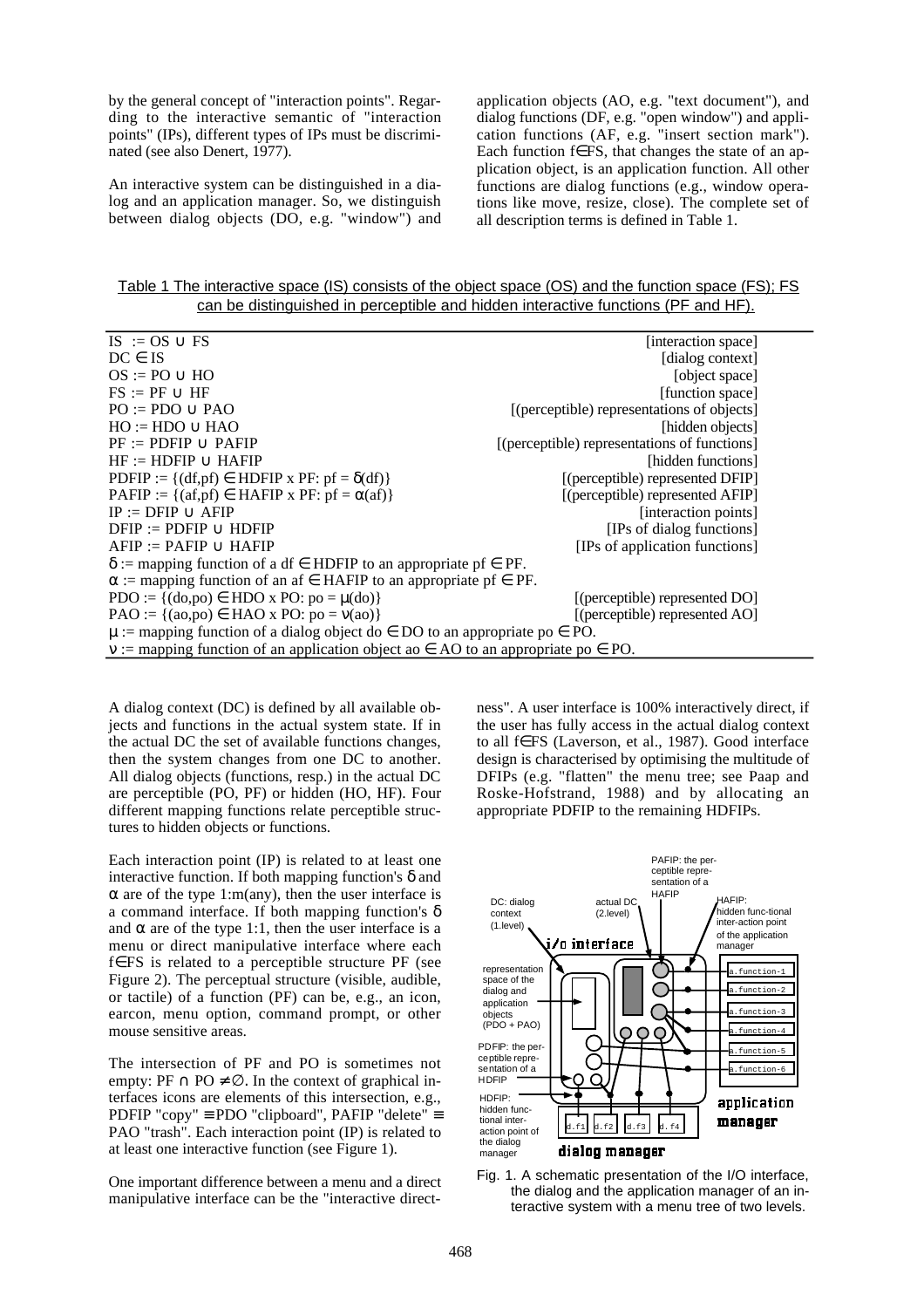

Fig. 2. An actual dialog context (DC) of the text processing program MsWord with the representation space of the interactive object (PAO: text document; PDO: clipboard), and the representation space (PF: marked by circles) of the interactive functions (PAFIP: text entry point, undo; PDFIP: menu options).

## **3. FOUR QUANTITATIVE MEASURES OF INTERFACE ATTRIBUTES**

To estimate the amount of "feedback" of an interface a ratio is calculated: "number of  $PFs''$  (# $PF =$  $\text{HPDFIP}$  +  $\text{HPAFIP}$ ) divided by the "number of HFs"  $(\text{HHF} = \text{HHDFIP} + \text{HHAFIP})$  per dialog context. This ratio quantifies the average "amount of functional feedback" of the function space (FB; see Formula 1). We abbreviate the number of all different dialog contexts with D. A GUI has often a very large number of DCs. To handle this problem we take only all task related DCs into account. Doing this, our measures will give us only a lower estimation for GUIs.

The average length of all possible sequences of interactive operations (PATH) from the top level dialog context (DC, e.g., 'start context') down to DCs with the desired HAFIP or HDFIP can be used as a possible quantitative measure of "interactive directness" (ID, see Formula 2). The measure ID delivers two indices: one for HAFIPs and one for HDFIPs. A PATH has no cycles and has not more than two additional dialog operations compared with the shortest sequence. An interface with the maximum ID of 100% has only one DC with path lengths of one dialog step. We abbreviate the number of all different dialog paths with P.

$$
\begin{array}{lll}\n\text{Functional feedback:} & \text{FB = 1/D} & \sum_{d=1}^{D} & (\text{HPF}_d / \text{HHF}_d) & \ast \text{ 100\%} \\
\end{array} \tag{1}
$$

$$
\text{Intercities:} \quad \text{ID} = \left\{ \begin{array}{c} p \\ 1/P & \sum_{p=1}^{P} \text{ lng(PATHp)} \end{array} \right\} \quad \text{-1} \quad \text{+} \quad 100\text{*} \quad \text{(2)}
$$

Application flexibility: DFA = 
$$
1/D
$$
  $\sum_{d=1}^{D}$  (#HAFIP<sub>d</sub>) (3)

Dialog flexibility: DFD = 
$$
1/D
$$

\n
$$
\sum_{d=1}^{D} (\#HDFIP_d)
$$
\n(4)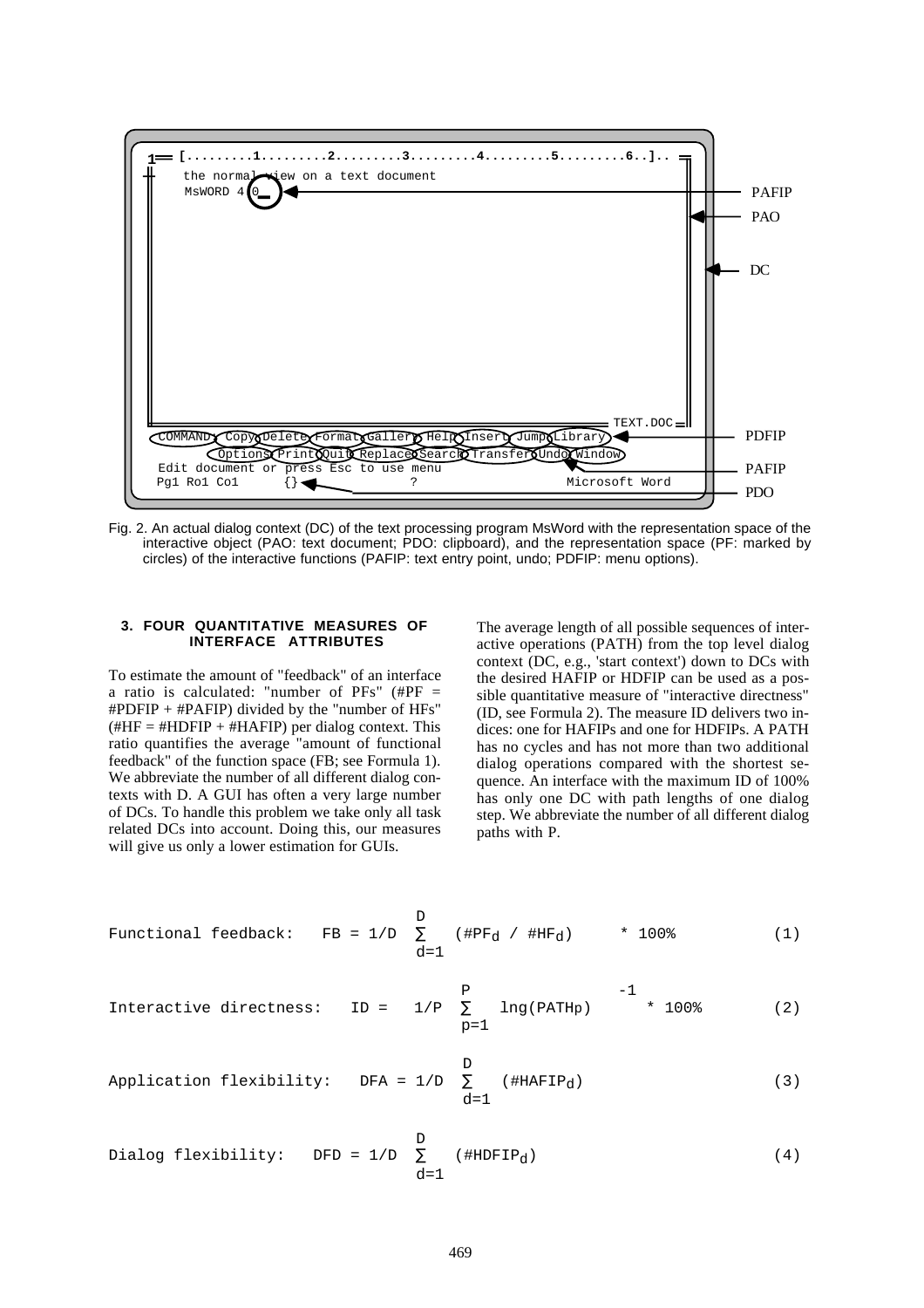To quantify the flexibility of the application manager we calculate the average number of HAFIPs per dialog context (DFA; see Formula 3). To quantify the flexibility of the dialog manager we calculate the average number of HDFIPs per dialog context (DFD; see Formula 4). A modeless dialog state has maximal flexibility (e.g., "command" interfaces, or Oberon; Wirth and Gutknecht, 1992).

Let us apply the five measures to our example in Figure 1. The average amount of functional feedback is:  $FB = (4/4 + 6/8)$  /2 \* 100% = 87.5%. The average amount of interactive directness is: IDHAFIP =  $((2*1 + 5*2) / 7)^{-1} * 100\% = 58.3\%;$ IDHDFIP =  $((2*1 + 3*2) / 5)^{-1} * 100\% = 62.5\%$ . The average amount of flexibility is:  $DFA = (2 + 5) / 2 = 3.5$  and  $DFD = (2 + 3) / 2 = 2.5.$ 

To interpret the results of our measures appropriately, we need empirical studies.

## **4. RESULTS AND DISCUSSION**

We carried out two different comparative usability studies to validate our measures (Rauterberg, 1992; Brunner and Rauterberg, 1993). A third external comparative study (Grützmacher, 1988) was used for a cross validation. All three investigated software products have the same application manager, but two different dialog managers each.

#### 4.1 Results of experiment-I

We compared an old CUI-interface of a relational database management system with a new GUI-interface (Rauterberg, 1992). The main result of this empirical investigation was, that the mean task solving time with the GUI is significantly shorter than with the CUI interface. How can we explain this difference? Our first interpretation of this outcome was the supposed different amount of 'transparency' (Ulich, et al., 1991). One aspect of 'transparency' is 'feedback' (see Dix, et al., 1993, pp. 318-321).

Interesting is the fact, that the GUI supports the user with less "visual feedback" (FB =  $66\%$ , see Table 3) on average than the CUI (FB  $= 73\%$ ). This amount of FB of the CUI is caused by 22 small DCs with  $FB = 100\%$ ; the GUI has only 14 DCs with  $FB =$ 100%. The amount of functional feedback seems not to be related to the advantage of GUIs. There must be another reason.

The "interactive directness" is not quite different between both interfaces

(CUI: ID =  $24.7\%$  for AFIPs and  $23.2\%$  for DFIPs versus

GUI:  $ID = 22.5\%$  for AFIPs and 25.5% for DFIPs, see Table 3).

Only the two measures of "flexibility" show an important difference between both interfaces

(CUI: DFA =  $12.1$  and DFD =  $10.1$  versus GUI: DFA = 19.5 and DFD = 20.4, see Table 3). We interpret this result to the effect that flexibility must exceed a threshold to be effective (DFD, DFA > 15).

## 4.2 Results and discussion of experiment-II

If our interpretation of the outcome of experiment-I is correct then we can not find a significant performance difference for dialog structures that remain under the assumed threshold of 15. To control the factor of feedback we carried out this second experiment with a multimedia information system that has 100% functional feedback for both interfaces (Brunner and Rauterberg, 1993).

We picked out a multimedia information system with a hierarchical dialog structure where DFA and DFD are clearly under 15. We implemented a comparable system with a net-shaped dialog structure where DFA and DFD have nearly the same ratio of flexibility as in experiment-I:

DFAGUI / DFACUI = 1.6 and DFAMMnet / DFAMMhier = 1.2;  $DFD<sub>GUI</sub> / DFD<sub>CUI</sub> = 2.0$  and  $DFD<sub>MMnet</sub> / DFD<sub>MMhier</sub> = 2.6.$ 

Table 2 Overview of our three empirical validation studies. DV means 'dependent variable' in the analysis of variance. The alpha-error is abbreviated with p.

| Expe-<br>riment | Interface type and<br>dialog structure | Application type    | Source of the empirical<br>comparison study | Result of the empirical<br>comparison study |  |  |
|-----------------|----------------------------------------|---------------------|---------------------------------------------|---------------------------------------------|--|--|
|                 | CUI-hierarchical                       | Relational database | Rauterberg (1992)                           | DV: Task solving time                       |  |  |
|                 | GUI-hierarchical                       | Relational database | Rauterberg (1992)                           | $GU \ll CUI$<br>$(p \le .002)$              |  |  |
| II              | Multimedia-hierarchical                | Information system  | Brunner & Rauterberg (1993)                 | DV: Task solving time                       |  |  |
| Ш               | Multimedia-net shaped                  | Information system  | Brunner & Rauterberg (1993)                 | $MMhier \le MMnet$<br>(p≤.085)              |  |  |
| Ш               | CUI-hierarchical                       | Simulation tool     | Grützmacher (1988)                          | DV: Target discrepancy                      |  |  |
| Ш               | CUI-net shaped                         | Simulation tool     | Grützmacher (1988)                          | $CUhier == CUnet$<br>(p≤.784)               |  |  |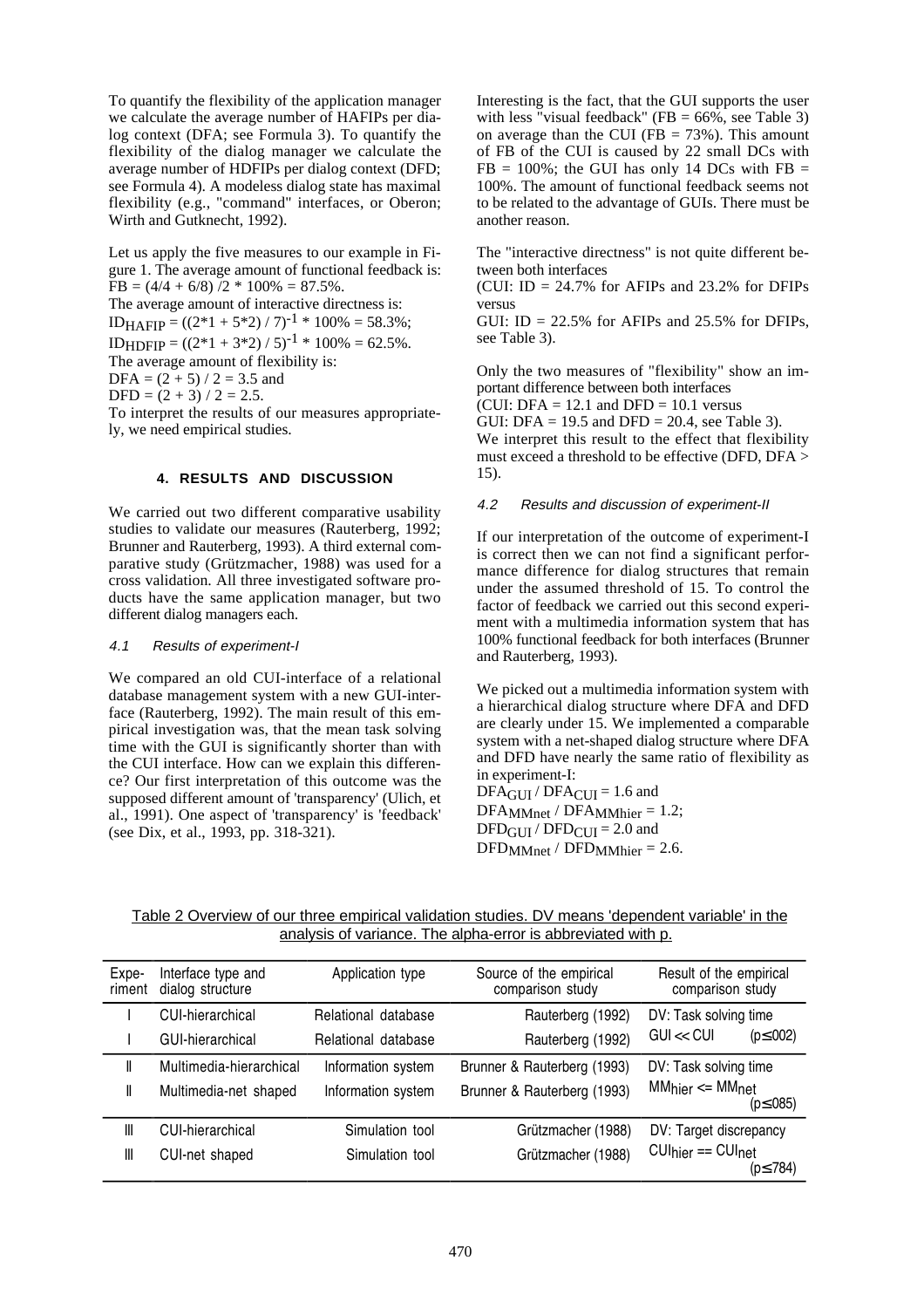| Expe-<br>riment | Interface type and<br>dialog structure | $P_{(AFIP)}$ | $ID_{(AFIP)}$<br>$\%$ | P(DFIP) | $ID_{(DFIP)}$<br>$\%$ | D   | FB<br>$\%$ | <b>DFA</b> | <b>DFD</b> |
|-----------------|----------------------------------------|--------------|-----------------------|---------|-----------------------|-----|------------|------------|------------|
|                 | CUI-hierarchical                       | 434          | 24.7                  | 362     | 23.2                  | 36  | 73         | 12.1       | 10.1       |
|                 | GUI-hierarchical                       | 547          | 22.5                  | 570     | 25.5                  | 28  | 66         | 19.5       | 20.4       |
| Ш               | Multimedia-hierarchical                | 241          | 25.1                  | 34      | 28.1                  | 68  | 100        | 3.6        | 0.5        |
| Ш               | Multimedia-net shaped                  | 276          | 40.7                  | 87      | 46.3                  | 65  | 100        | 4.2        | 1.3        |
| Ш               | CUI-hierarchical                       | 720          | 20.9                  | 693     | 23.9                  | 363 | 86         | 2.0        | 1.9        |
| Ш               | CUI-net shaped                         | 490          | 15.8                  | 1053    | 21.9                  | 389 | 90         | 1.3        | 2.7        |

Table 3 Comparison our three empirical validation studies relating to the quantitative measures ID, FB, DFA, and DFD. P is the number of all different dialog PATHs for an AFIP or a DFIP; D is the number of all different DCs.

As we predicted, we can not find a significant performance difference between both types of dialog structures (see Table 2). To make sure that our results are not biased by our own expectations, we carried out a cross validation study. To do this, (1) we need the outcomes of an external independent comparison study between two different interfaces and (2) the possibility to apply our quantitative measures to all DCs of both interfaces. The empirical investigation of Grützmacher (1988) fulfils both conditions.

## 4.3 Results and discussion of experiment-III

The study of Grützmacher (1988) was carried out to investigate research questions in the context of how to control a complex domain with a simulation tool. One independent factor was varied: the dialog structure (hierarchical versus net-shaped). This simulation tool was implemented on a mainframe computer system with character oriented terminals (IBM 3270).

The dependent variable was not 'task solving time' but 'target discrepancy' as a performance measure. The sample consists of 20 users with the hierarchical dialog structure and 15 users with the net-shaped structure. The main result was that the factor 'dialog structure' was not significant. Given our interpretation of the last two experiments we expected a value for DFA and DFD under 15.

With the generous support of Grützmacher we were able to analyse all 752 dialog contexts for both interfaces. For the hierarchical CUI we get the following results: DFA  $= 2.0$  and DFD  $= 1.9$ ; for the netshaped CUI: DFA =  $1.3$  and DFD =  $2.7$  (see last two rows in Table 3). These results for DFA and DFD of both CUI interfaces give us a sufficient evidence that the following assumptions are correct:

- (1) We can measure the dialog flexibility in a task independent and quantitative way, and
- (2) the values of DFA and DFD must exceed the threshold of 15.

## **5. CONCLUSION**

Using the four quantitative measures for "feedback", "interactive directness" and "flexibility" to measure the interactive quality of user interfaces, we are able to classify the most common types: command, menu, desktop (see Rauterberg, 1993). The command interface is characterised by high interactive directness, but this interface type has a very low amount of visual feedback. Especially graphical interfaces (e.g., multimedia) can support users with sufficient interactive directness. GUIs are characterised by high dialog flexibility.

The presented approach to quantify usability attributes and the interactive quality of user interfaces is a first step in the right direction. The next step is a more detailed analysis of the relevant characteristics and validation of these characteristics in further empirical investigations. In the context of standardisation we can use our criteria to test user interfaces for conformity with standards.

### **ACKNOWLEDGEMENTS**

We have to thank the following persons for their generous support: Dr. Karl Schlagenhauf and Raimund Mollenhauer at ADI Software Inc., Karlsruhe (D), Andreas Grützmacher and Prof. Eberhard Ulich at the ETH, Zürich (CH).

#### **REFERENCES**

- Bevan, N., J. Kirakowski and J. Maissel (1991). What is Usability? In: *Human Aspects in Computing: Design and Use of Interactive Systems with Terminals* (H-J. Bullinger, (Ed.)), 651-655. Elsevier, Amsterdam.
- Brunner, M. and M. Rauterberg (1993). *Hierarchische oder netzartige Dialogstruktur bei multimedialen Informationsystemen: eine experimentelle Ver-*